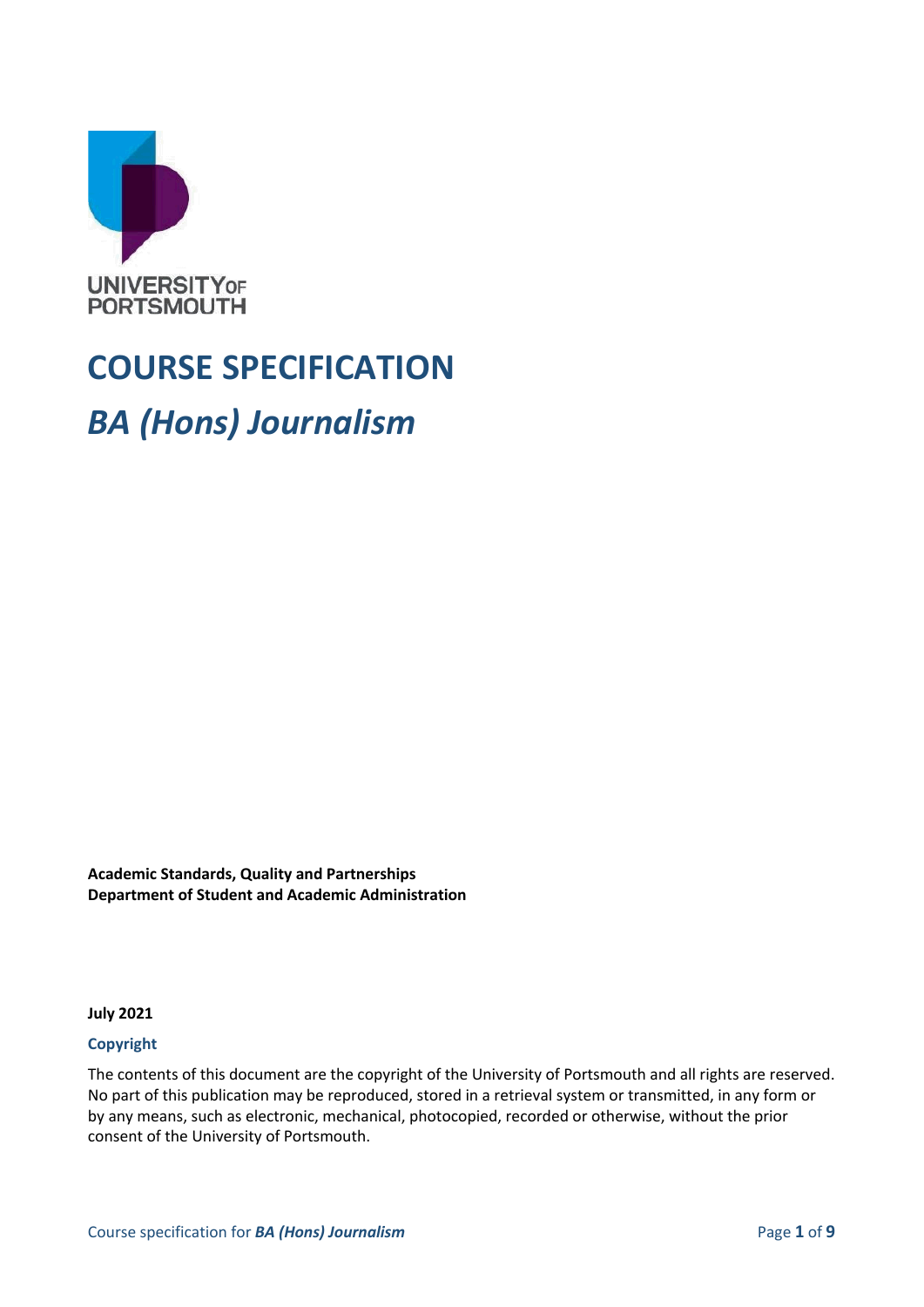## **COURSE SPECIFICATION**

| <b>Course Title</b>                                                                                     | <b>BA (Hons) Journalism</b>                      |
|---------------------------------------------------------------------------------------------------------|--------------------------------------------------|
| <b>Final Award</b>                                                                                      | BA (Hons)                                        |
| <b>Exit Awards</b>                                                                                      | CertHE, DipHE, BA                                |
| Course Code / UCAS code (if applicable)                                                                 | U2150PYC, C2150S / P500                          |
| Mode of study                                                                                           | <b>Full time</b>                                 |
| Mode of delivery                                                                                        | Campus                                           |
| Normal length of course                                                                                 | 3 years, 4 years with placement                  |
| Cohort(s) to which this course specification<br>applies                                                 | September 2019 intake onwards                    |
| <b>Awarding Body</b>                                                                                    | University of Portsmouth                         |
| <b>Teaching Institution</b>                                                                             | University of Portsmouth                         |
| Faculty                                                                                                 | <b>Creative and Cultural Industries</b>          |
| School/Department/Subject Group                                                                         | School of Film, Media and Communication          |
| School/Department/Subject Group<br>webpage                                                              | <b>School of Film, Media and Communication</b>   |
| Course webpage including entry criteria                                                                 | <b>BA (Hons) Journalism</b>                      |
| Professional and/or Statutory Regulatory<br><b>Body accreditations</b>                                  | National Council for the Training of Journalists |
| <b>Quality Assurance Agency Framework for</b><br><b>Higher Education Qualifications (FHEQ)</b><br>Level | Level 6                                          |

This course specification provides a summary of the main features of the course, identifies the aims and learning outcomes of the course, the teaching, learning and assessment methods used by teaching staff, and the reference points used to inform the curriculum.

This information is therefore useful to potential students to help them choose the right course of study, to current students on the course and to staff teaching and administering the course.

Further detailed information on the individual modules within the course may be found in the relevant module descriptors and the Course Handbook provided to students on enrolment.

Please refer to the Course [and Module Catalogue](https://course-module-catalog.port.ac.uk/#/welcome) for further information on the course structure and modules.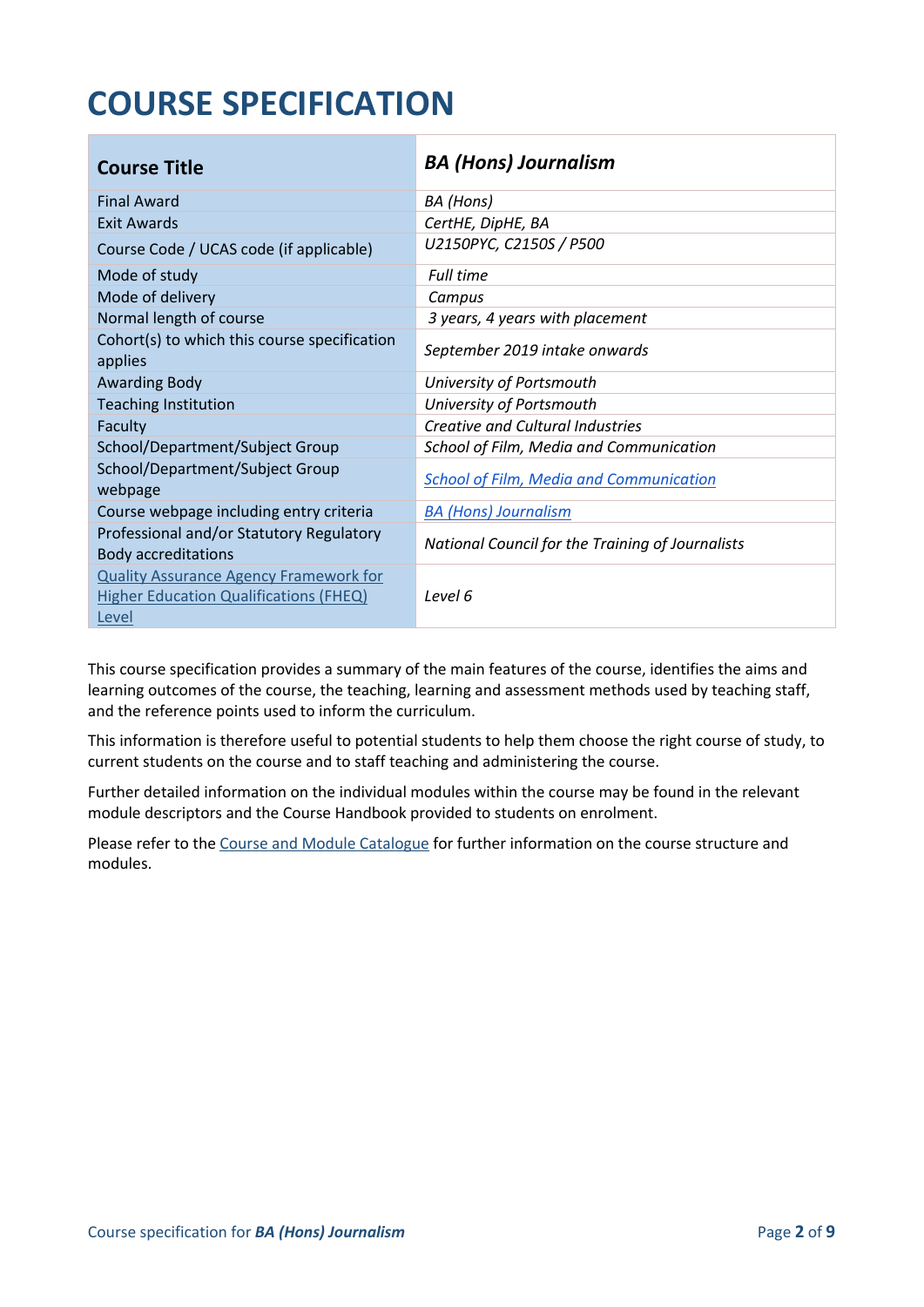#### **Educational aims of the course**

- To provide a challenging and stimulating study environment.
- To provide a framework allowing students to follow a flexible coherent programme of study.
- To equip graduates with the necessary transferable skills for lifelong learning, employability and flexibility in the context of changing labour markets and the growing importance of global engagement.
- To provide students with the skills and knowledge required to maximise career and postgraduate study opportunities.
- To develop students' theoretical and practical knowledge and understanding of journalism.
- To enable students to place journalism in its historical, political and global context, and to acquire the critical skills necessary to study journalism.
- To provide the means for students to acquire practical and production skills in print and web journalism to a professional pre-entry standard.
- To foster within students an awareness of professional values, ethical codes and regulatory frameworks governing practitioners of journalism.

#### **Course Learning Outcomes and Learning, Teaching and Assessment Strategies**

The [Quality Assurance Agency for Higher Education \(QAA\)](http://www.qaa.ac.uk/en) sets out a national framework of qualification levels, and the associated standards of achievement are found in their Framework for Higher Education [Qualifications](https://www.qaa.ac.uk/quality-code/qualifications-frameworks) document.

The Course Learning Outcomes for this course are outlined in the tables below, referencing QAA Subject Benchmark Statements (BS) for Communication, Media, Film and Cultural Studies.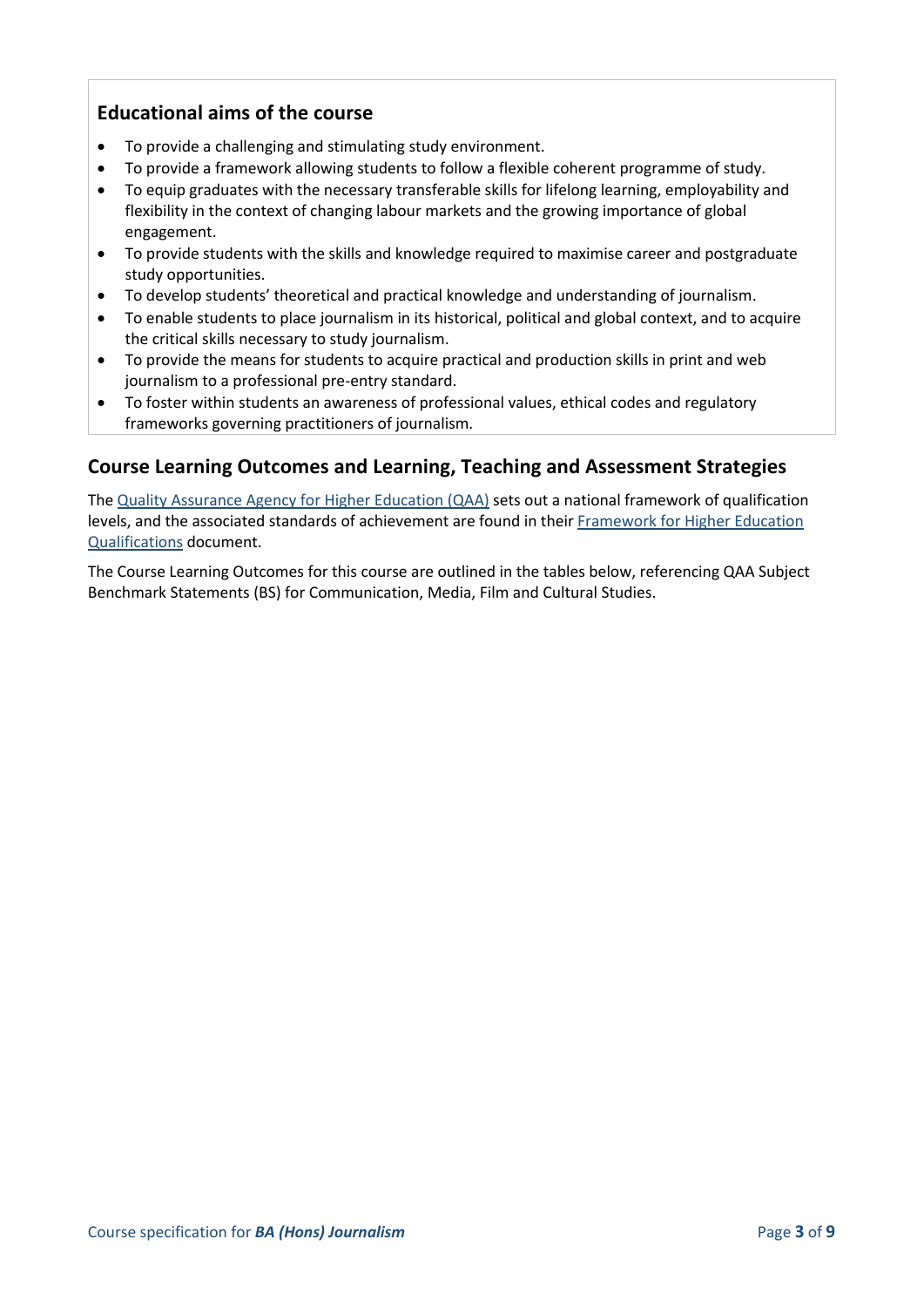#### **A. Knowledge and understanding of:**

| LO<br>number   | Learning outcome                                                                                                                     | Learning and<br>Teaching<br>methods                                                                                                             | Assessment<br>methods                                                                                                                                                                                                                   |
|----------------|--------------------------------------------------------------------------------------------------------------------------------------|-------------------------------------------------------------------------------------------------------------------------------------------------|-----------------------------------------------------------------------------------------------------------------------------------------------------------------------------------------------------------------------------------------|
| A1             | A range of theoretical and practical approaches to<br>journalism (BS)                                                                | Lectures,<br>seminars.<br>Practical<br>newsroom<br>workshops<br>teach specific<br>employability<br>skills                                       | Portfolios,<br>exams, essays<br>(including<br>formative),<br>podcasts, blogs,<br>videos (including<br>formative),<br>presentations,<br>shorthand tests<br>(including<br>formative),<br>news articles,<br>features, article<br>analyses. |
| A2             | The history of journalism and a recognition of the way<br>that technological change has affected its form (BS).                      | Lectures,<br>seminars.                                                                                                                          | Essays,<br>presentations.                                                                                                                                                                                                               |
| A <sub>3</sub> | A range of print, web-based and broadcast<br>journalism and its appropriateness for target<br>audiences (BS)                         | Lectures,<br>seminars.<br><b>Practical writing</b><br>workshops for<br>different genres<br>of journalism<br>enhance<br>employability<br>skills. | Portfolios,<br>essays,<br>podcasts, blogs,<br>videos (including<br>formative),<br>presentations,<br>article analyses.                                                                                                                   |
| A4             | The legal, ethical and regulatory frameworks which<br>affect journalism (BS,                                                         | Lectures,<br>seminars, court<br>visits.                                                                                                         | Essays, exams,<br>presentations.                                                                                                                                                                                                        |
| A <sub>5</sub> | Modes of representation in journalism in relation to<br>class, ethnicity, nationality, sexuality and other social<br>divisions (BS). | Lectures,<br>seminars.                                                                                                                          | Essays,<br>presentations,<br>article analyses.                                                                                                                                                                                          |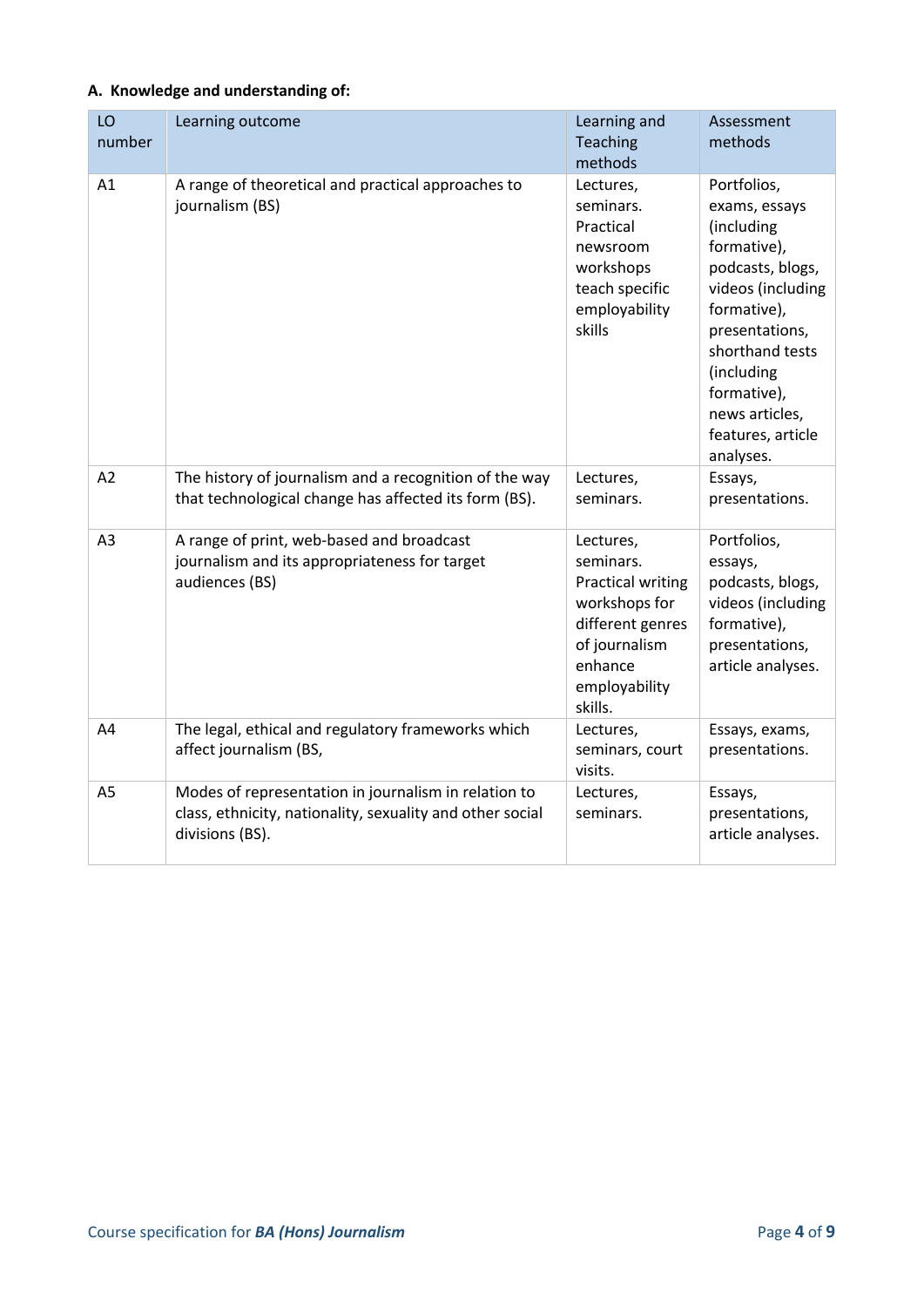#### **B. Cognitive (Intellectual or Thinking) skills, able to:**

| LO<br>number   | Learning outcome                                                                                                                                                                                                                  | Learning and<br>Teaching<br>methods              | Assessment<br>methods                                                             |
|----------------|-----------------------------------------------------------------------------------------------------------------------------------------------------------------------------------------------------------------------------------|--------------------------------------------------|-----------------------------------------------------------------------------------|
| <b>B1</b>      | Engage critically with major thinkers, debates and<br>intellectual paradigms within Journalism and put them<br>to productive use (BS)                                                                                             | Lectures,<br>seminars.                           | Essays,<br>presentations.                                                         |
| <b>B2</b>      | Analyse forms and institutions of journalism as they<br>have emerged historically and appreciate the<br>processes through which they have come into being,<br>with reference to social, cultural and technological<br>change (BS) | Lectures,<br>seminars.                           | Essays,<br>presentations.                                                         |
| B <sub>3</sub> | Critically examine texts in journalism with appropriate<br>reference to the social and cultural contexts and the<br>diversity of contemporary society (BS)                                                                        | Lectures,<br>seminars.                           | Essays,<br>presentations,<br>article analyses.                                    |
| <b>B4</b>      | Plan and conduct research through self-formulated<br>questions. (BS)                                                                                                                                                              | Lectures,<br>seminars,<br>personal<br>tutorials. | Essays,<br>presentations,<br>dissertation<br>(including<br>formative<br>feedback) |
| <b>B5</b>      | Consider and evaluate their own work in a reflective<br>manner, with reference to academic and/or<br>professional issues, debates and conventions. (BS)                                                                           | Lectures,<br>seminars,<br>personal<br>tutorials. | Essays,<br>presentations,<br>dissertation<br>(including<br>formative<br>feedback) |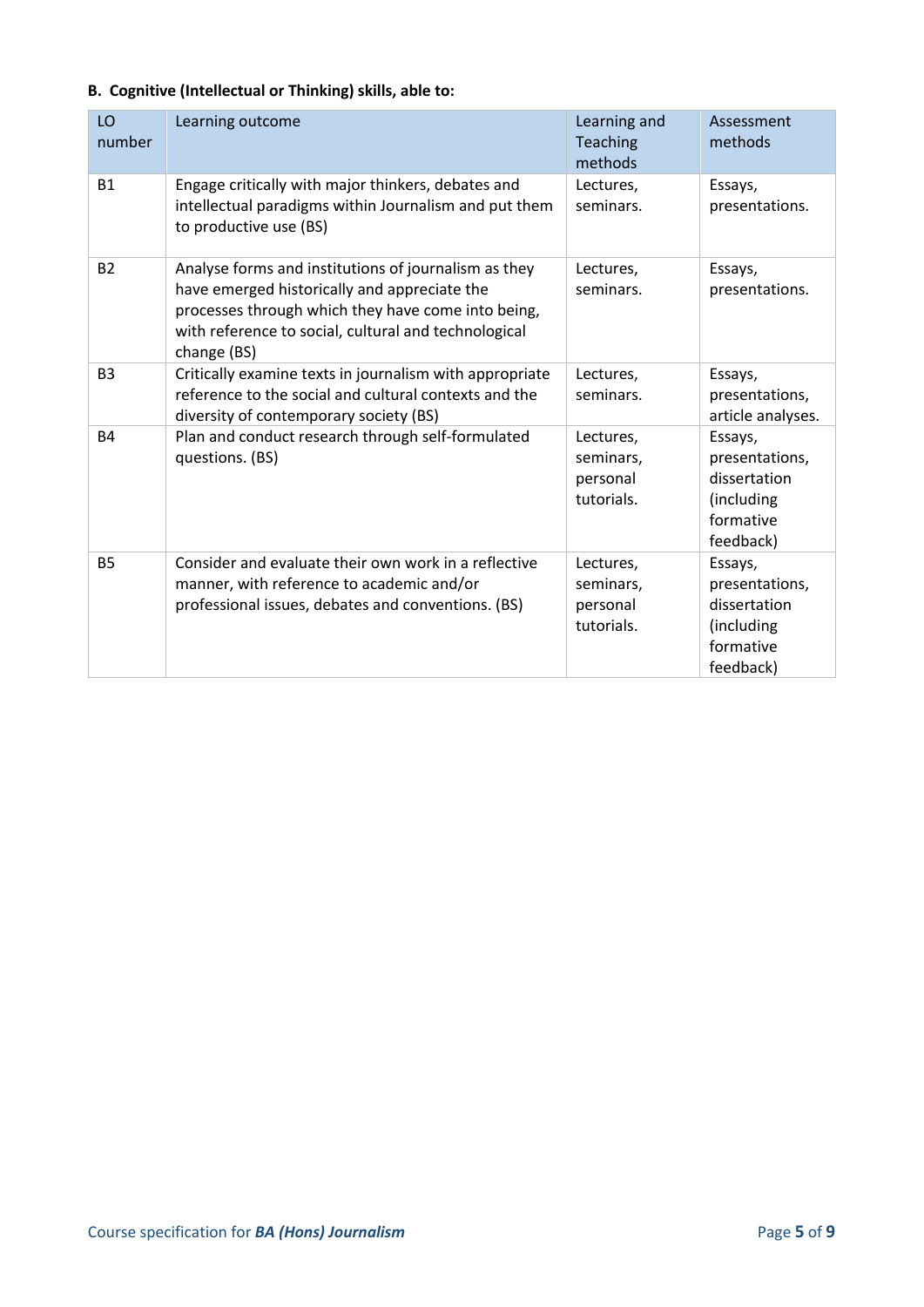|  |  |  |  | C. Practical (Professional or Subject) skills, able to: |
|--|--|--|--|---------------------------------------------------------|
|--|--|--|--|---------------------------------------------------------|

| LO             | Learning outcome                                                                                                                                                                                                    | Learning and                                                                                                   | Assessment                                                                                                                                         |
|----------------|---------------------------------------------------------------------------------------------------------------------------------------------------------------------------------------------------------------------|----------------------------------------------------------------------------------------------------------------|----------------------------------------------------------------------------------------------------------------------------------------------------|
| number         |                                                                                                                                                                                                                     | Teaching                                                                                                       | methods                                                                                                                                            |
| C <sub>1</sub> | Produce work showing competency in writing and<br>researching news and features for various print and<br>online media (BS).                                                                                         | methods<br>Practical<br>newsroom<br>workshops<br>teach specific<br>employability<br>skills.                    | Portfolios,<br>exams,<br>podcasts, blogs,<br>videos (including<br>formative),<br>news articles,<br>features.                                       |
| C <sub>2</sub> | Conduct interviews and accurately record information<br>and analyse it to a professional standard (BS).                                                                                                             | Practical<br>newsroom<br>workshops and<br>shorthand<br>workshops<br>teach specific<br>employability<br>skills. | Portfolios,<br>podcasts, blogs,<br>videos (including<br>formative),<br>news articles,<br>features,<br>shorthand tests<br>(including<br>formative). |
| C <sub>3</sub> | Produce work showing competency in designing and<br>laying out news and features for print and digital<br>online media using industry standard software such as<br>Adobe InDesign, Photoshop and Premiere Pro (BS). | Practical<br>newsroom<br>workshops<br>teach specific<br>employability<br>skills.                               | Portfolios.                                                                                                                                        |
| C <sub>4</sub> | Work in an editorial team to produce an artefact to an<br>agreed deadline (BS)                                                                                                                                      | Practical<br>newsroom<br>workshops<br>teach specific<br>employability<br>skills.                               | Portfolios.                                                                                                                                        |
| C <sub>5</sub> | Meet professional and practical standards equivalent<br>to the NCTJ Diploma in Journalism (BS)                                                                                                                      | Lectures,<br>practical<br>newsroom and<br>shorthand<br>workshops,<br>seminars.                                 | Portfolios,<br>exams,<br>podcasts, news<br>articles,<br>features,<br>shorthand tests<br>(including<br>formative).                                  |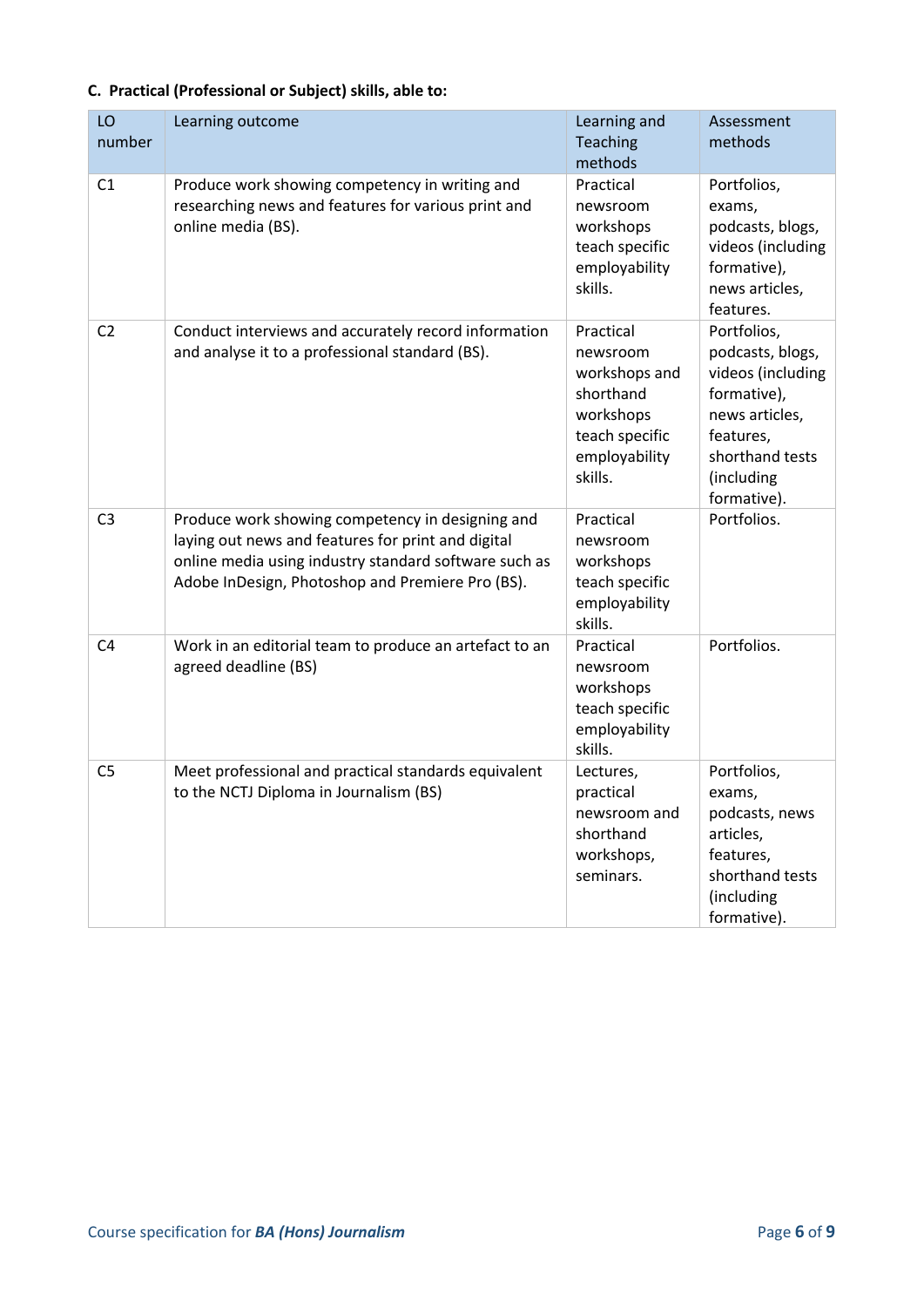| LO<br>number   | Learning outcome                                                                                                                                                                             | Learning and<br>Teaching<br>methods                                            | Assessment<br>methods                                                                                                                                                            |
|----------------|----------------------------------------------------------------------------------------------------------------------------------------------------------------------------------------------|--------------------------------------------------------------------------------|----------------------------------------------------------------------------------------------------------------------------------------------------------------------------------|
| D1             | Synthesise, analyse and present material in a variety of<br>media forms (BS)                                                                                                                 | Lectures,<br>practical<br>newsroom and<br>shorthand<br>workshops.<br>seminars  | Portfolios,<br>exams,<br>podcasts, blogs,<br>videos (including<br>formative),<br>news articles,<br>features,<br>shorthand tests<br>(including<br>formative),<br>article analyses |
| D <sub>2</sub> | Interview people, record information accurately and<br>be aware of relevant ethical considerations (BS)                                                                                      | Lectures,<br>practical<br>newsroom and<br>shorthand<br>workshops,<br>seminars. | Portfolios,<br>essays,<br>presentations,<br>shorthand tests<br>(including<br>formative),<br>dissertation.                                                                        |
| D <sub>3</sub> | Work as a member of a group, or individual, in a<br>professional media or other environment (BS)                                                                                             | Practical<br>newsroom<br>workshops,<br>seminars.                               | Portfolios,<br>presentations.                                                                                                                                                    |
| D4             | Work to deadline, delivering work in an appropriate<br>format and to a given brief, demonstrating skills of<br>time management and planning (BS)                                             | Practical<br>newsroom<br>workshops,<br>seminars.                               | Portfolios,<br>exams, essays,<br>podcasts, blogs,<br>videos (including<br>formative),<br>news articles,<br>features.                                                             |
| D <sub>5</sub> | Put to use a range of IT skills from basic competencies<br>such as word processing to more complex tasks such as<br>page layout of magazines and newspapers to web-<br>based multimedia (BS) | Lectures,<br>practical<br>newsroom<br>workshops,<br>seminars.                  | Portfolios,<br>exams,<br>podcasts, blogs,<br>videos (including<br>formative),<br>presentations.                                                                                  |

#### **D. Transferable (Graduate and Employability) skills, able to:**

#### **Academic Regulations**

The current University of Portsmouth **Academic Regulations** will apply to this course.

#### **Support for Student Learning**

The University of Portsmouth provides a comprehensive range of support services for students throughout their course, details of which are available at the [MyPort](http://myport.ac.uk/) student portal.

In addition to these University support services this course also provides access to:

CCI Creative Careers: Support to add degree-related and relevant work experience for CV building including a work placement year, summer or short internships and part-time work.

CCI Creative Skills: One to one support sessions and group tutorials in creative software and skills relevant to CCI courses and future careers.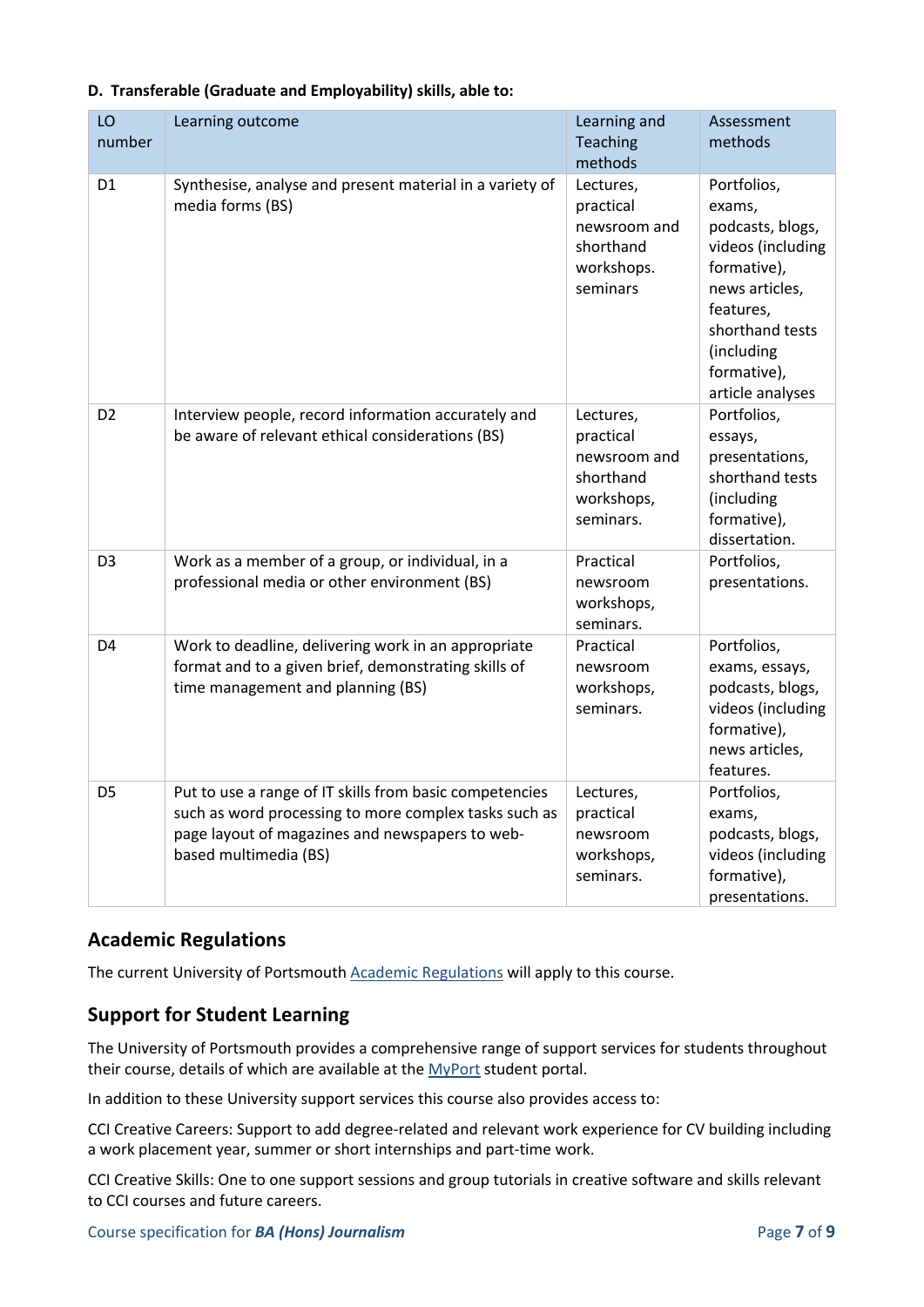CCI Academic Skills: Access to resources to support learning strategies and techniques through one to one tutorials or group workshops.

CCI Student Support Advisor: Help to find appropriate academic, pastoral or practical support. Specialist equipment and facilities relevant to the course.

#### **Evaluation and Enhancement of Standards and Quality in Learning and Teaching**

The University of Portsmouth undertakes comprehensive monitoring, review and evaluation of courses within clearly assigned staff responsibilities. Student feedback is a key feature in these evaluations, as represented in our [Policy for Listening to and Responding to the Student Voice](http://policies.docstore.port.ac.uk/policy-069.pdf) where you can also find further information.

#### **Reference Points**

Additional reference points for the course are:

- [University of Portsmouth Curriculum Framework Specification](http://policies.docstore.port.ac.uk/policy-217.pdf?_ga=2.262170252.1863271531.1625471462-353504235.1613498042)
- **.** [University of Portsmouth Strategy](https://www.port.ac.uk/about-us/our-ambition/our-strategy)
- [University of Portsmouth Code of Practice for Work-based and Placement Learning](http://policies.docstore.port.ac.uk/policy-151.pdf)
- [Quality Assurance Agency UK Quality Code for Higher Education](https://www.qaa.ac.uk/quality-code)
- [Quality Assurance Agency Qualification Characteristic Statements](https://www.qaa.ac.uk/quality-code/characteristics-statements)
- [Quality Assurance Agency Subject Benchmark Statement:](https://www.qaa.ac.uk/quality-code/subject-benchmark-statements) **Communication, media, film and cultural studies (BS)**
- [Quality Assurance Agency Framework for Higher Education Qualifications](https://www.qaa.ac.uk/quality-code/qualifications-frameworks)
- Requirements of Professional and/or Statutory Regulatory Bodies: **NCTJ**
- Vocational and professional experience, scholarship and research expertise of the University of Portsmouth's academic members of staff
- National Occupational Standards

#### **Disclaimer**

The University of Portsmouth has checked the information provided in this Course Specification and will endeavour to deliver this course in keeping with this Course Specification. However, changes to the course may sometimes be required arising from annual monitoring, student feedback, and the review and update of modules and courses.

Where this activity leads to significant changes to modules and courses there will be prior consultation with students and others, wherever possible, and the University of Portsmouth will take all reasonable steps to minimise disruption to students.

It is also possible that the University of Portsmouth may not be able to offer a module or course for reasons outside of its control, for example, due to the absence of a member of staff or low student registration numbers. Where this is the case, the University of Portsmouth will endeavour to inform applicants and students as soon as possible, and where appropriate, will facilitate the transfer of affected students to another suitable course.

#### **Copyright**

The contents of this Course Specification are the copyright of the University of Portsmouth and all rights are reserved. No part of this publication may be reproduced, stored in a retrieval system or transmitted, in any form or by any means, such as electronic, mechanical, photocopied, recorded or otherwise, without the prior consent of the University of Portsmouth.